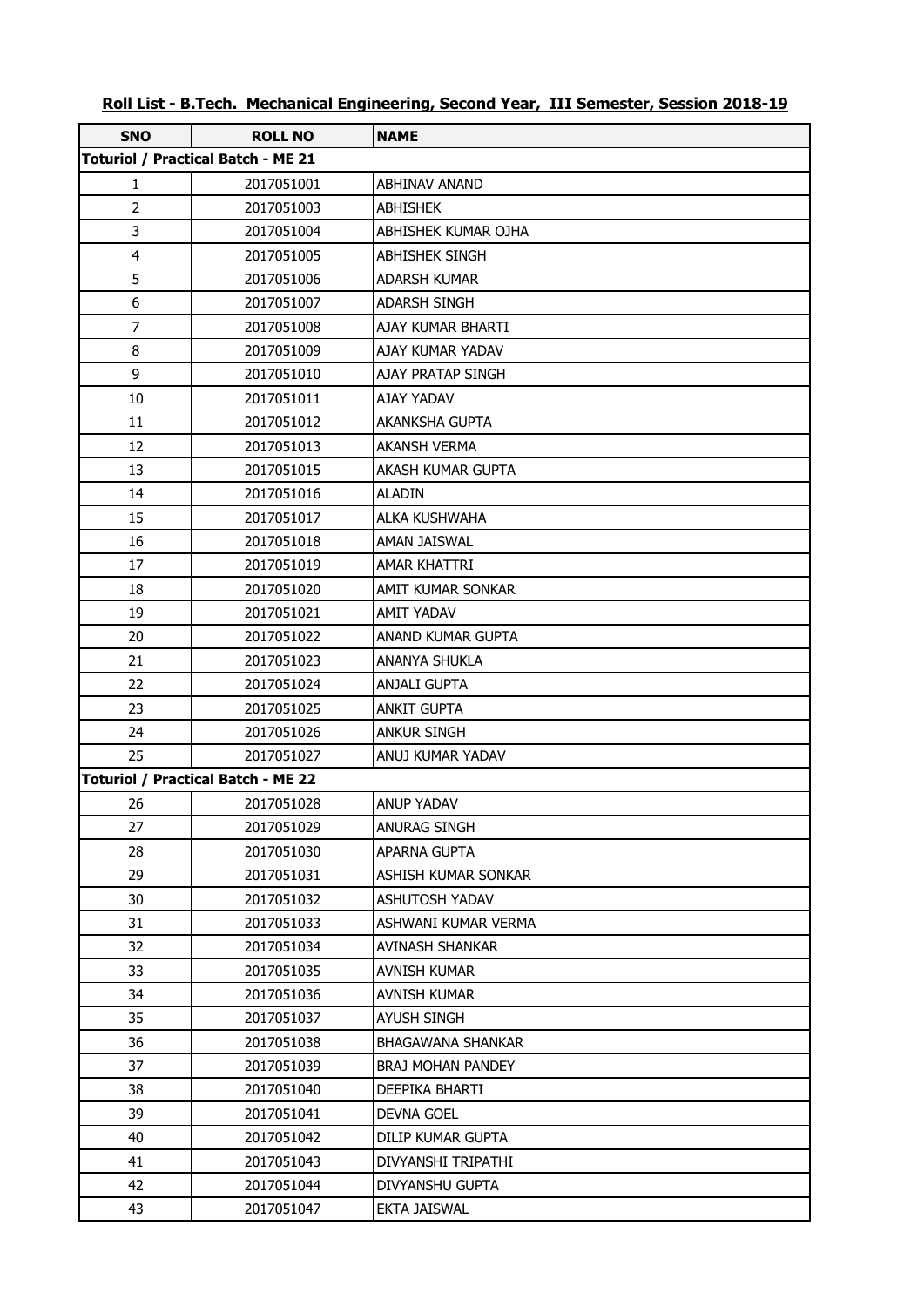| 44                                        | 2017051048                                | <b>ISHIKA GUPTA</b>         |  |  |
|-------------------------------------------|-------------------------------------------|-----------------------------|--|--|
| 45                                        | 2017051049                                | <b>ISHITA SINGH</b>         |  |  |
| 46                                        | 2017051050                                | <b>JAGRITI KUMARI</b>       |  |  |
| 47                                        | 2017051051                                | <b>JASPRIT SINGH</b>        |  |  |
| 48                                        | 2017051052                                | <b>JYOTI CHAUDHARY</b>      |  |  |
| 49                                        | 2017051055                                | <b>KUMARI NISHA</b>         |  |  |
| 50                                        | 2017051056                                | KUMARI SHIVANI              |  |  |
|                                           | <b>Toturiol / Practical Batch - ME 23</b> |                             |  |  |
| 51                                        | 2017051057                                | <b>LALIT KUMAR</b>          |  |  |
| 52                                        | 2017051058                                | <b>MANISH KUMAR PATEL</b>   |  |  |
| 53                                        | 2017051059                                | <b>MAYANK KUMAR</b>         |  |  |
| 54                                        | 2017051060                                | <b>MAYANK MISHRA</b>        |  |  |
| 55                                        | 2017051061                                | <b>MAYANK SRIVASTAVA</b>    |  |  |
| 56                                        | 2017051062                                | <b>MILIND JAISWAL</b>       |  |  |
| 57                                        | 2017051063                                | <b>MUKESH PAL</b>           |  |  |
| 58                                        | 2017051064                                | NAVNEET KUMAR NIGAM         |  |  |
| 59                                        | 2017051065                                | NAVNEET YADAV               |  |  |
| 60                                        | 2017051066                                | NIKHIL BHATIA               |  |  |
| 61                                        | 2017051067                                | NILESH SRIVASTAVA           |  |  |
| 62                                        | 2017051068                                | NITYA ANAND                 |  |  |
| 63                                        | 2017051069                                | NITYAPRAKASH PANDEY         |  |  |
| 64                                        | 2017051070                                | PADMAJESH MISHRA            |  |  |
| 65                                        | 2017051071                                | PIYUSH ANAND                |  |  |
| 66                                        | 2017051072                                | POORTI BAJPAI               |  |  |
| 67                                        | 2017051073                                | PRACHI SRIVASTAV            |  |  |
| 68                                        | 2017051074                                | PRADEEP KUMAR               |  |  |
| 69                                        | 2017051075                                | <b>PRAVEEN KUMAR</b>        |  |  |
| 70                                        | 2017051076                                | PRIYANKA SINGH CHAUHAN      |  |  |
| 71                                        | 2017061039                                | <b>OMKAR MAURYA</b>         |  |  |
| 72                                        | 2017051077                                | PRIYANSHU GAUTAM            |  |  |
| 73                                        | 2017051078                                | RAGINI KUMARI               |  |  |
| 74                                        | 2017051079                                | <b>RAHUL KUMAR</b>          |  |  |
| 75                                        | 2017051080                                | RAHUL KUMAR KANNAUJIYA      |  |  |
| <b>Toturiol / Practical Batch - ME 24</b> |                                           |                             |  |  |
| 76                                        | 2017051081                                | <b>RAHUL YADAV</b>          |  |  |
| 77                                        | 2017051082                                | <b>RAJAN SINGH</b>          |  |  |
| 78                                        | 2017051083                                | <b>RAJAT SHARMA</b>         |  |  |
| 79                                        | 2017051084                                | RAMA SHANKAR SHARMA         |  |  |
| 80                                        | 2017051085                                | RAMAN MISHRA                |  |  |
| 81                                        | 2017051087                                | RAVINDRA KUMAR SINGH        |  |  |
| 82                                        | 2017051088                                | RISHIKA RANJAN              |  |  |
| 83                                        | 2017051090                                | ROHIT KUMAR VERMA           |  |  |
| 84                                        | 2017051092                                | ROODRA PRATAP SINGH PARIHAR |  |  |
| 85                                        | 2017051093                                | SANJEEV KUMAR MAURYA        |  |  |
| 86                                        | 2017051094                                | <b>SANTOSH KUMAR</b>        |  |  |
| 87                                        | 2017051095                                | SATISH KUMAR SINGH          |  |  |
| 88                                        | 2017051097                                | SHALINI SINGH               |  |  |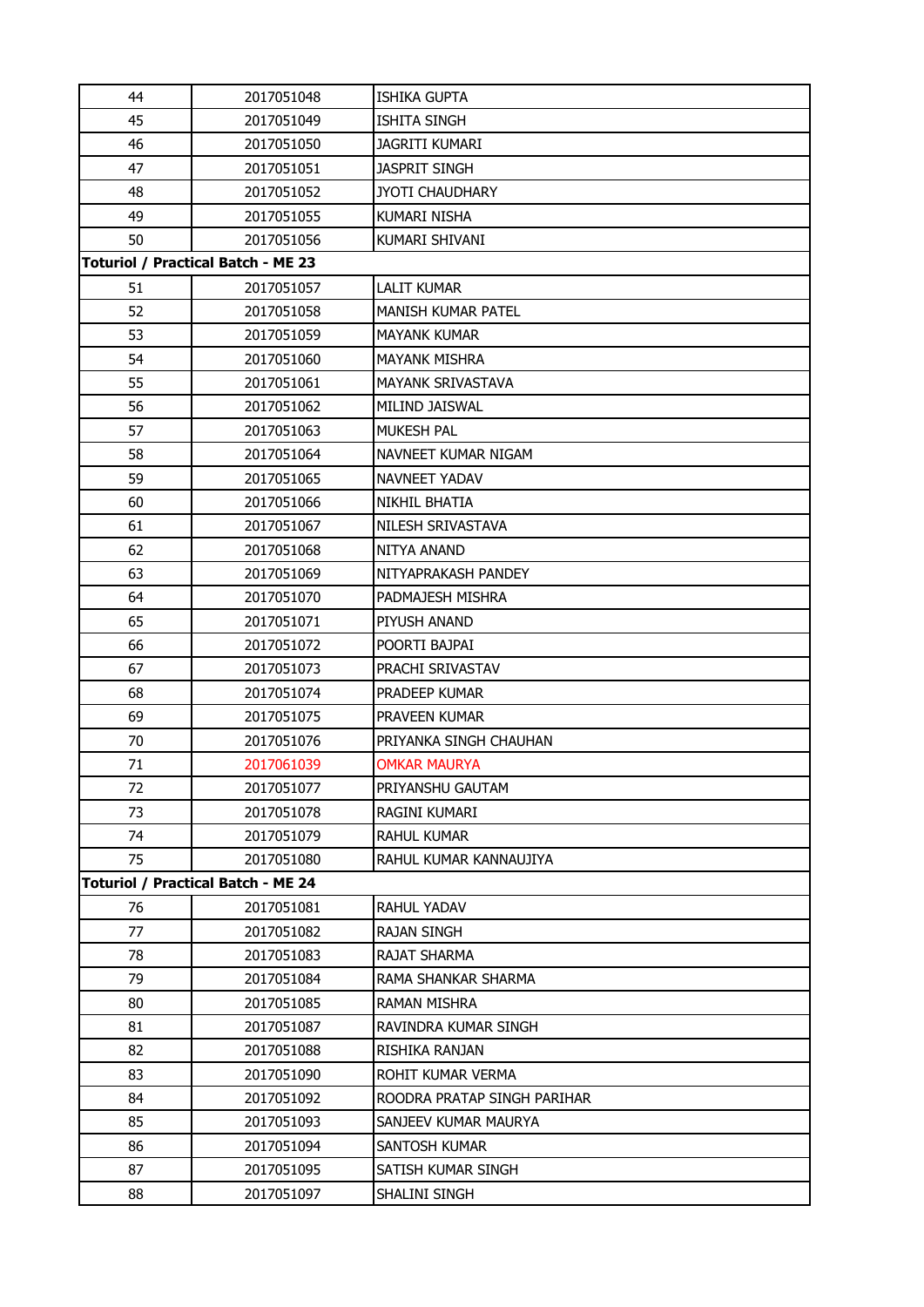| 89  | 2017051099                                | SHASHANK CHAUDHARY          |
|-----|-------------------------------------------|-----------------------------|
| 90  | 2017051101                                | SHASHIKANT KANNOUJIYA       |
| 91  | 2017051102                                | SHASHWAT SRIVASTAVA         |
| 92  | 2017051103                                | SHIVAM KUMAR MAURYA         |
| 93  | 2017051104                                | SHIVAM SHARMA               |
| 94  | 2017051105                                | SHIVANGI AGRAWAL            |
| 95  | 2017051106                                | SHRADDHA KUMARI             |
| 96  | 2017051107                                | SHREYA SINGH                |
| 97  | 2017051108                                | <b>SHUBHAM MISHRA</b>       |
| 98  | 2017051109                                | <b>SHUBHAM PATEL</b>        |
| 99  | 2017051110                                | SUDHANSHU RANJAN SINGH      |
| 100 | 2017051111                                | SUYASH TRIPATHI             |
|     | <b>Toturiol / Practical Batch - ME 25</b> |                             |
| 101 | 2017051113                                | VAIBHAV TRIPATHI            |
| 102 | 2017051114                                | VEDANSH DWIVEDI             |
| 103 | 2017051115                                | VIJAY PRAKASH               |
| 104 | 2017051116                                | <b>VIKAS GOND</b>           |
| 105 | 2017051117                                | <b>VIKAS JAISWAL</b>        |
| 106 | 2017051118                                | <b>VIKAS TIWARI</b>         |
| 107 | 2017051119                                | <b>VIKAS YADAV</b>          |
| 108 | 2017051120                                | <b>VIKRAM SINGH</b>         |
| 109 | 2017051121                                | VINAY KUMAR                 |
| 110 | 2017051122                                | <b>VIPUL YADAV</b>          |
| 111 | 2017051123                                | VISHAL GAUTAM               |
| 112 | 2017051124                                | VISHAL KUMAR GAUTAM         |
| 113 | 2017051125                                | VISHESH SHARMA THARU        |
| 114 | 2017051126                                | VIVEK SINGH                 |
| 115 | 2016051089                                | <b>VAIBHAV SRIVASTAVA</b>   |
| 116 | 2017051053                                | <b>KEERTI KARUNA</b>        |
| 117 | 2018052001                                | ABHISHEK JITENDRA TIWARI    |
| 118 | 2018052002                                | <b>ABHISHEK SAROJ</b>       |
| 119 | 2018052003                                | <b>ABHISHEK SINGH</b>       |
| 120 | 2018052004                                | AJAY KUMAR PATEL            |
| 121 | 2018052005                                | AJEET KUSHWAHA              |
| 122 | 2018052006                                | AMARJEET KUMAR              |
| 123 | 2018052007                                | AMIT AGRAHARI               |
| 124 | 2018052008                                | ANURAG KUSHWAHA             |
| 125 | 2018052009                                | ARUN KUSHWAHA               |
|     | <b>Toturiol / Practical Batch - ME 26</b> |                             |
| 126 | 2018052010                                | <b>BHAVESH GUPTA</b>        |
| 127 | 2018052011                                | <b>HIMANSHU BARANWAL</b>    |
| 128 | 2018052012                                | <b>INDRESH KUMAR MAURYA</b> |
| 129 | 2018052013                                | <b>JIGYASHA VERMA</b>       |
| 130 | 2018052014                                | KM POOJA SINGH              |
| 131 | 2018052015                                | <b>KRISHNA KANT</b>         |
| 132 | 2018052016                                | LAW CHAUHAN                 |
| 133 | 2018052017                                | MANISH KUMAR RAWAT          |